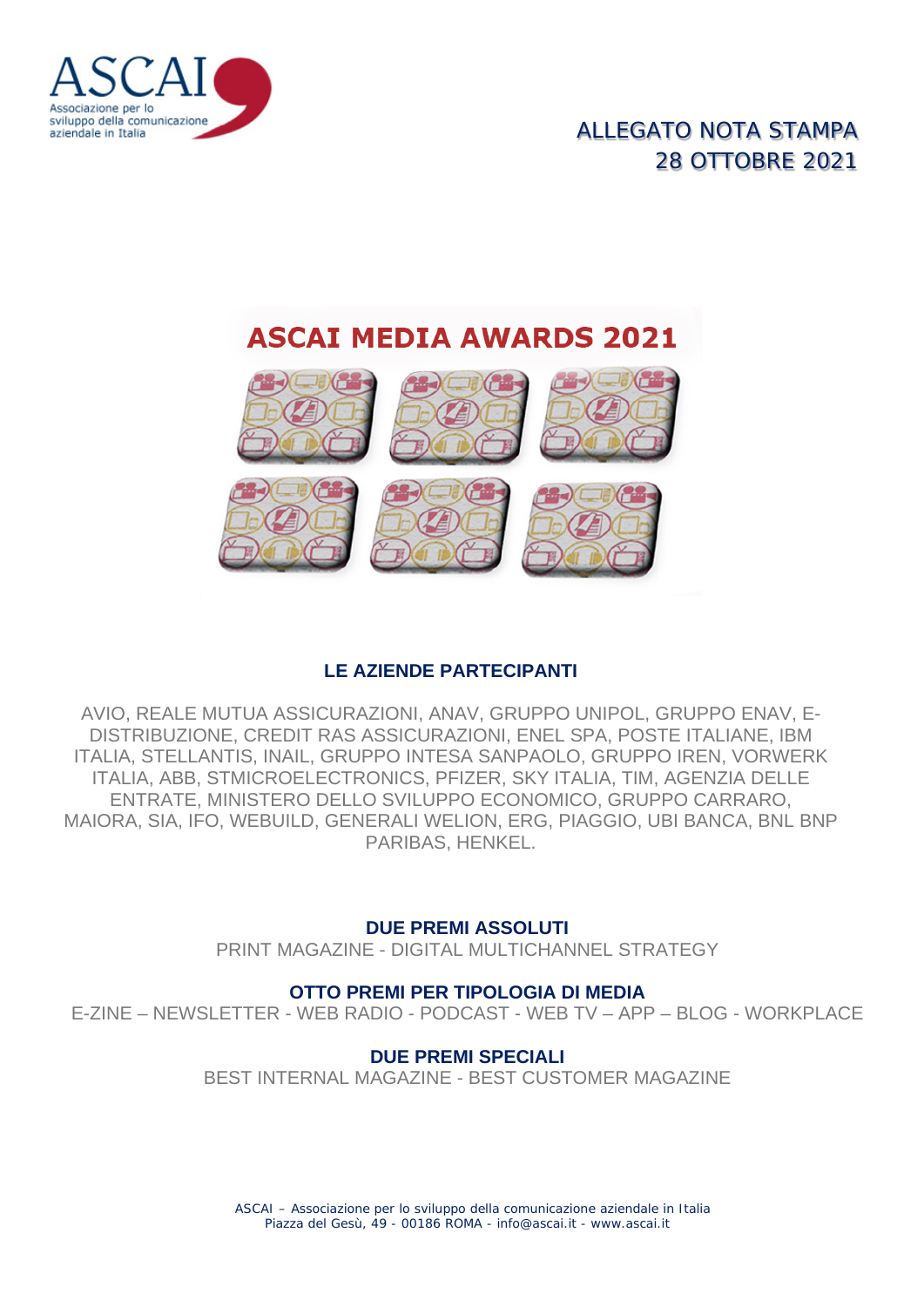

### **PREMIO ASSOLUTO 'PRINT MAGAZINE**

**'**NON TRAGGA IN INGANNO LA DENOMINAZIONE DELLA TESTATA: LA 'E' CHE PRECEDE IL NOME DELLA, PUR RICHIAMANDO UN CONTESTO DIGITALE, INDICA IN REALTÀ SOPRATTUTTO 'ENERGIA'. QUALITÀ GRAFICA E LINGUAGGIO DI QUESTA PUBBLICAZIONE SONO LE DUE COMPONENTI FONDAMENTALI CHE

CONFERISCONO AL MEZZO ALTA FRUIBILITÀ DI LETTURA, OLTRE CHE PREGEVOLE VALORE ESTETICO. UN'IMPOSTAZIONE EDITORIALE BILANCIATA TRA TEMI E SOGGETTI, TALE DA GARANTIRE LA CORRETTA TRASMISSIONE DEI MESSAGGI-CHIAVE E UN EFFICACE COINVOGLIMENTO DEGLI OLTRE 67 MILA DESTINATARI. MA QUESTO HOUSE ORGAN SI FA MOLTO APPREZZARE COME ECCELLENTE ESEMPIO DI SUPERAMENTO DEI CONFINI TRA COMUNICAZIONE INTERNA ED ESTERNA, IN PARTICOLARE NEL RACCONTO DELL'EVOLUZIONE ENERGETICA ATTRAVERSO IL COINVOLGIMENTO DIRETTO DEL PUBBLICO AZIENDALE VERSO GLI STAKEHOLDER. E SA FARLO CON ELEGANZA IN UN FELICE CHIASMO CON LE DUE SEZIONI PORTANTI CHE LA RIVISTA DEDICA AL GLOBAL E AL COUNTRY, ATTRAVERSO UNA DISTRIBUZIONE IN CINQUE LINGUE IN NOVE NAZIONI NEL MONDO.



### **PREMIO ASSOLUTO 'DIGITAL MULTICHANNEL STRATEGY'**

UN SET DI STRUMENTI BEN STRUTTURATI E TRA LORO COMPLEMENTARI. ECCELLENTI PER COERENZA NEL BRANDING E IL PERFETTO BILANCIAMENTO FRA IMPRESA, PERSONE E TERRITORIO, CRONACA, RACCONTO, APPROFONDIMENTO E

CONDIVISIONE DELLA VITA D'IMPRESA. TUTTE COMPONENTI CHE SI SALDANO CON PROFESSIONALITA' DECLINATA IN QUATTRO STRUMENTI MAI BANALI E RIPETITIVI, CAPACI DI RAPPRESENTARE CON COMPLETEZZA STRATEGIE, VALORI E OBIETTIVI DI UNA GRANDE AZIENDA.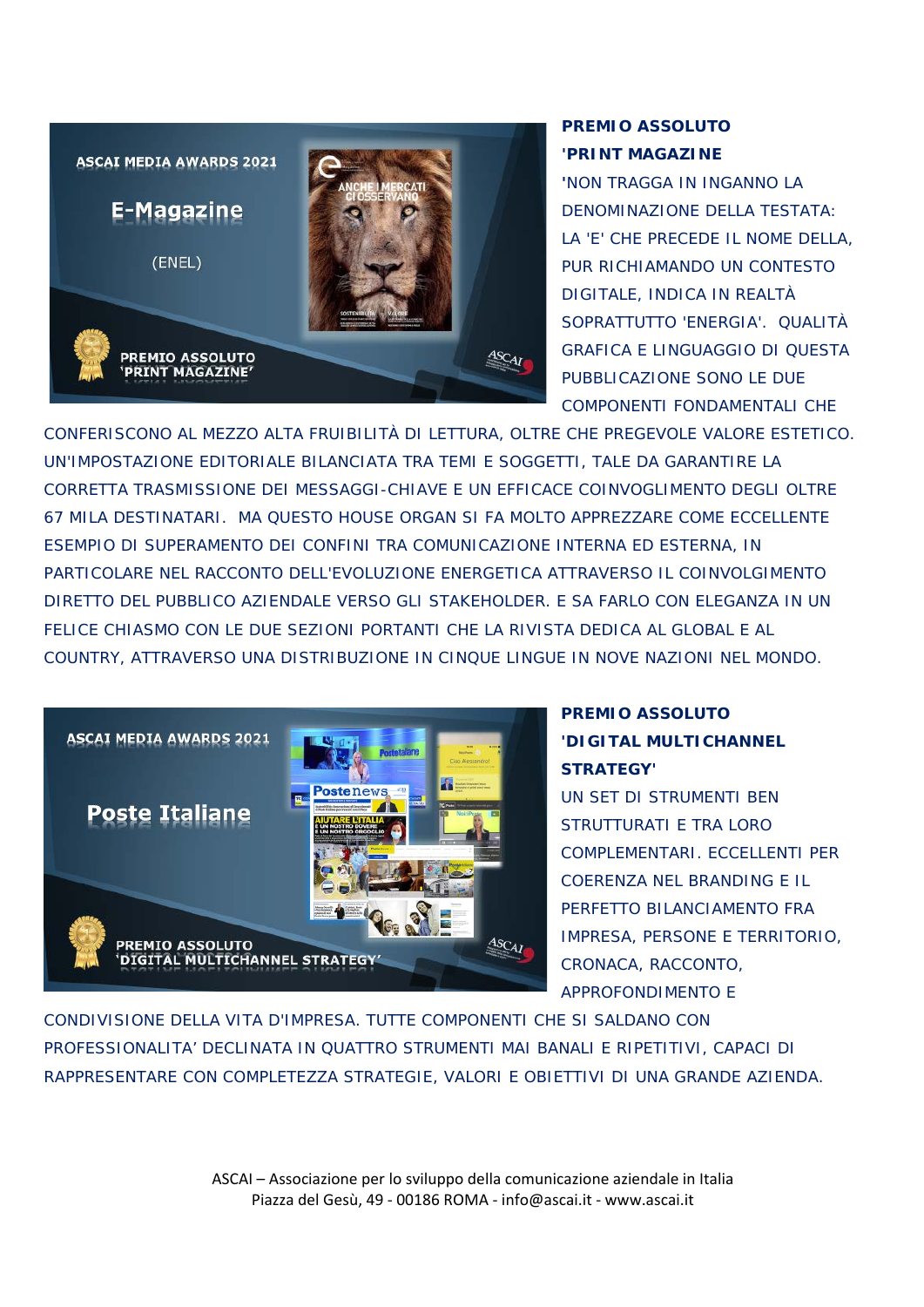

#### **PREMIO 'BEST E-ZINE'**

ARTICOLI E STORIE RACCONTATE SONO IL SUO BIGLIETTO DA VISITA. ECCELLENTE PER FORZA D'IMPATTO VISIVO, CURA DEI DETTAGLI, RICCHEZZA DEGLI APPROFONDIMENTI E DIFFERENTI LINGUAGGI UTILIZZATI IN UN PERFETTO MIX MULTIFORMAT. PODCAST E INFOGRAFICHE FANNO DELLA PUBBLICAZIONE UNA VERA E

PROPRIA FLAGSHIP BRAND NEL CAMPO DEI DIGITAL MAGAZINE, ASSOLVENDO CON PUNTUALITÀ E COERENZA LA MISSION DELL'AZIENDA. TUTTO QUESTO ATTRAVERSO UNA VISIONE, ANCHE INTERNAZIONALE, DEL COMPARTO PRODUTTIVO DI RIFERIMENTO.



#### **PREMIO 'BEST NEWSLETTER'**

UNA PUBBLICAZIONE CHE HA SUPERATO CON PIENO MERITO I LIMITI DELLE TRADIZIONALI NEWSLETTER, ABBINANDO, PROPRIO DA QUEST'ANNO, A TESTI E IMMAGINI, ANCHE CONTENUTI VOCALI PRATICI ED EFFICACI. UN TRAGUARDO RESO POSSIBILE GRAZIE SOPRATTUTTO A UN LINGUAGGIO, SIA SCRITTO CHE

PARLATO, FRUIBILE E INCISIVO. UN RICONOSCIMENTO CHE VA QUINDI ALL'INNOVAZIONE, MA ANCHE AL CORAGGIO DI DARE VIVA VOCE TANTO AGLI "INTERESSI" CHE RUOTANO INTORNO ALLE ATTIVITÀ DELL'ISTITUTO, QUANTO AI DIRETTI DESTINATARI DEL SERVIZIO, COME AI COMUNI COMUNI CITTADINI, GARANTENDO GIUSTA ATTENZIONE E BILANCIAMENTO ALLA MISURA DEI TEMPI DI LETTURA E DI ASCOLTO.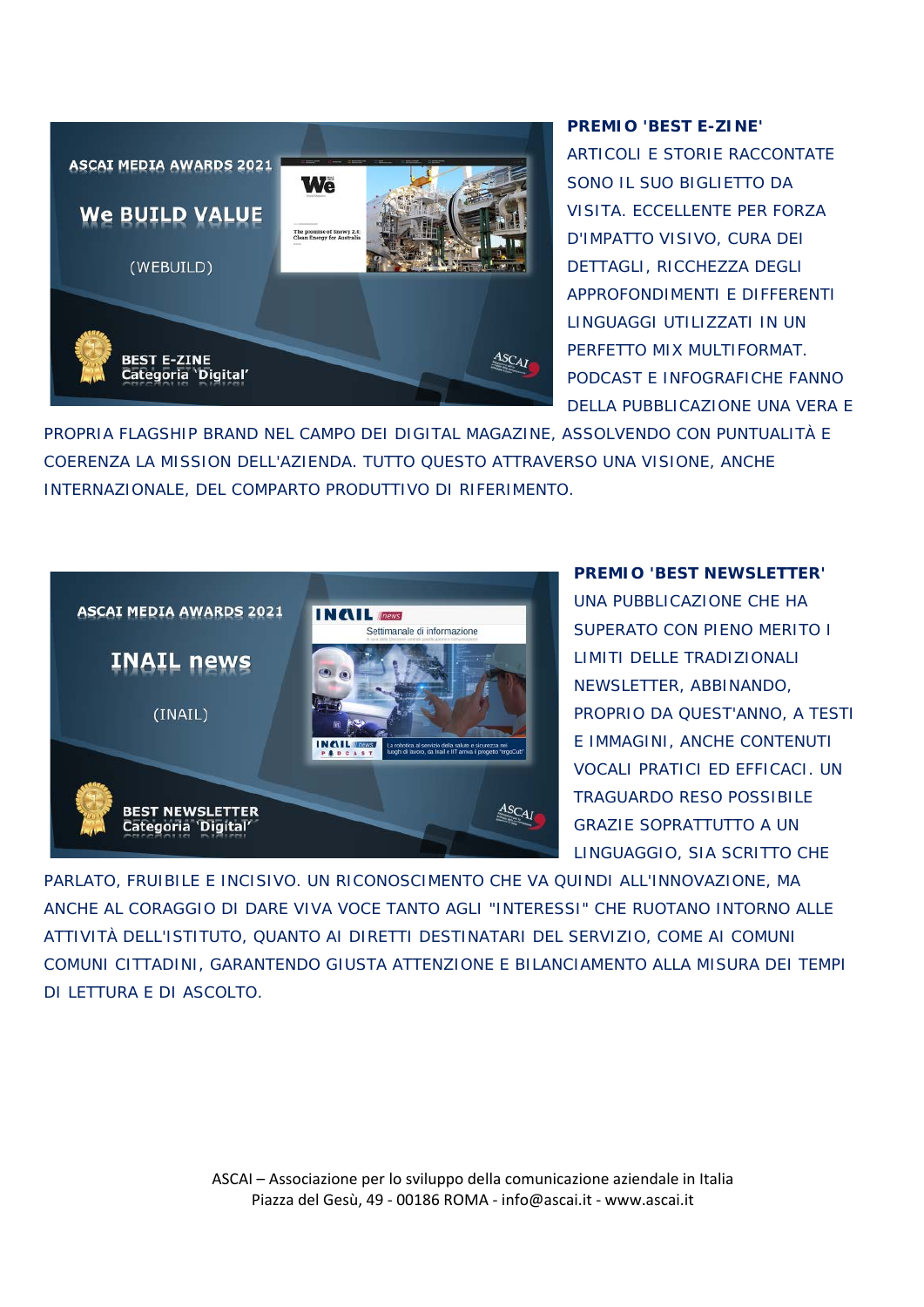

#### **PREMIO 'BEST RADIO'**

SIA, SOCIETÀ LEADER EUROPEA NELLA REALIZZAZIONE DI INFRASTRUTTURE E SERVIZI TECNOLOGICI DEDICATI ALLE ISTITUZIONI FINANZIARIE HA ATTIVATO QUESTA RADIO SUBITO DOPO IL PRIMO LOCKDOWN, RIUSCENDO PIENAMENTE NELL'INTENTO DI TENERE UNITI I DIPENDENTI DEL GRUPPO NELLA

LUNGA PARENTESI DEL LAVORO A DISTANZA. E LO HA FATTO CON UN TONO LEGGERO E ARMONICO, PROPRIO COME LA MUSICA CHE ARRICCHISCE UN RICCO PALINSESTO, ARTICOLATO FRA TRASMISSIONI REGISTRATE FRUIBILI ANCHE IN PODCAST E MOMENTI DI DIRETTA STREAMING. UN CANALE DI COMUNICAZIONE CHE HA CONSENTITO DI RAGGIUNGERE OBIETTIVI DI SERVIZIO E DI ENGAGEMENT CON PUNTUALITA' E GRANDE QUALITA'.



**PREMIO 'BEST PODCAST'**

UNA VERA E PROPRIA «RASSEGNA INTRANET AUDIO» DI GRANDE EFFICACIA, SOPRATTUTTO PER LA SUA FORTE CAPACITÀ DI DIFFONDERE LE VOCI DEI LAVORATORI E DELLA STESSA DIRIGENZA, SECONDO UNA LOGICA DI 'ECHONET'. GRANDE INNOVAZIONE CHE FLUIDIFICA I CONTENUTI VOCALI, TESTUALI E

VISIVI NECESSARI ALLA COMUNICAZIONE INTERNA, CON IL VALORE AGGIUNTO DELL' AUTOPRODUZIONE DEI PODCAST DA PARTE DELLE PERSONE. IL TUTTO CONDITO DALLA VARIETÀ DEI FORMAT E DAL LIVELLO DI INTEGRAZIONE CON GLI ALTRI MEDIA AZIENDALI.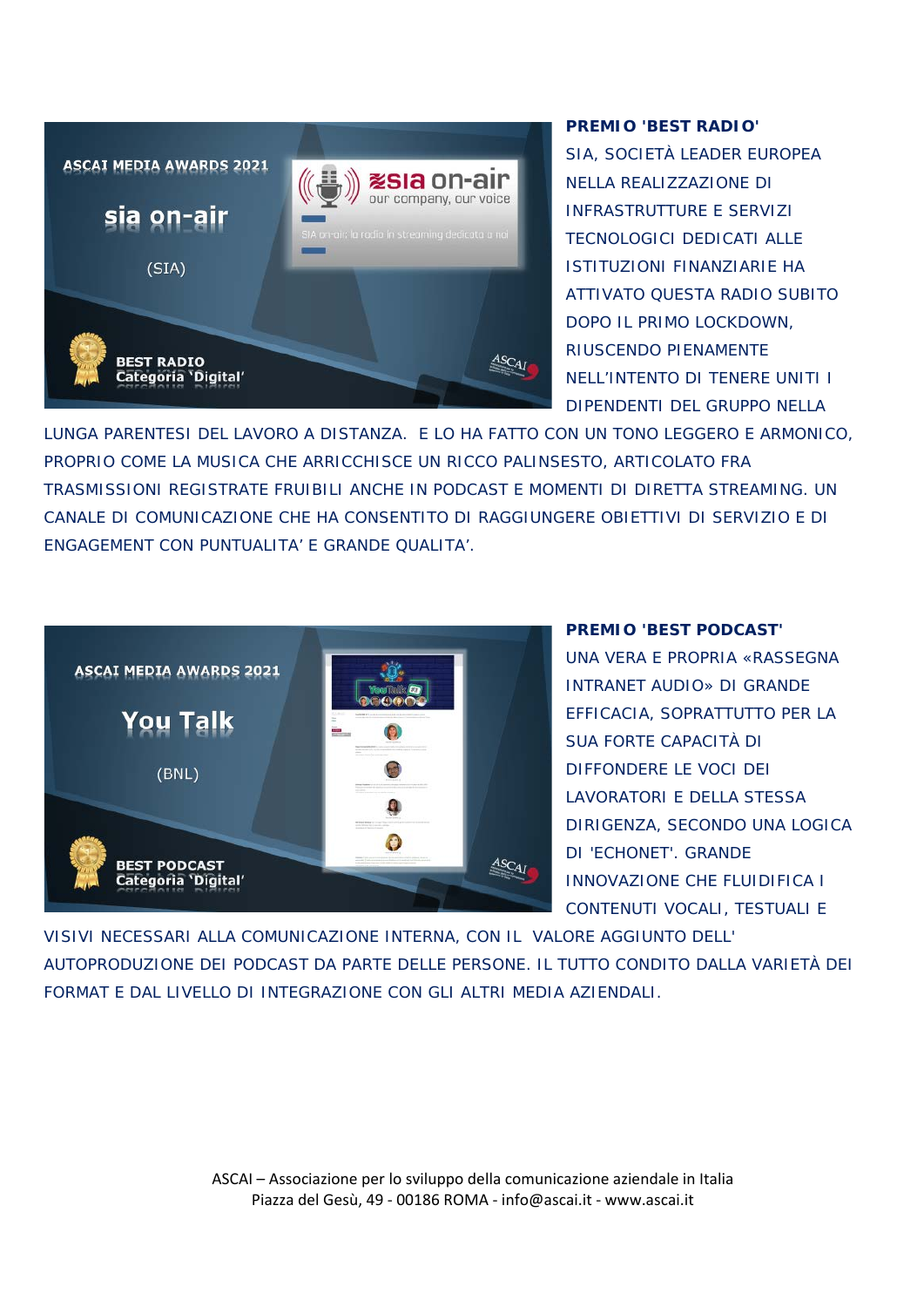

#### **PREMIO 'BEST WEB TV'**

UN PALINSESTO CON RICCA VARIETÀ DI TEMI E INTERVENTI, UN'ACCURATA POSTPRODUZIONE E UNA REALIZZAZIONE COMPLESSIVA DI ALTA QUALITÀ PROFESSIONALE RENDONO ESTREMAMENTE INTERESSANTE, OLTRE CHE PIACEVOLE, LA VISIONE DI QUESTO CANALE VIDEO.

E GRAZIE SOPRATTUTTO A QUESTE

CARATTERISTICHE I TG CHE EDITA RACCONTANO CON PUNTUALITÀ E OGNI GIORNO L'ITALIA NELLA FASE DEL GRANDE CAMBIAMENTO LEGATO AL PROCESSO DI MODERNIZZAZIONE E DIGITALIZZAZIONE.UN ESEMPIO DI GRANDE COERENZA CON CIO' CHE L'AZIENDA PERSEGUE AVVALENDOSI DEL SUO PROFONDO RADICAMENTO NEL TESSUTO SOCIALE E PRODUTTIVO DEL **PAESE** 



#### **PREMIO 'BEST APP'**

RICCHEZZA DI CONTENUTI INFORMATIVI E SERVIZI, FORTE COERENZA CON LA CORPORATE IDENTITY, SPAZIO AL SOCIAL E ALLA COMMUNITY. SONO I PUNTI DI FORZA DI QUESTA APPLICAZIONE, CHE RISPONDE ALLE ASPETTATIVE DEI LAVORATORI A CUI SI RIVOLGE, CON VANTAGGI IN TERMINI DI SERVIZI E DI REAL COMMUNITY.

UNA GRAFICA ALTAMENTE IDENTITARIA, CHE BEN SI CONIUGA CON I CONCETTI ESPRESSI DALL'AZIENDA, SI TRADUCE IN UNA FORMULA DI SERVIZIO CHE SUPERA OGNI TRADIZIONALE E OBSOLETA "INTRANET", GRAZIE ALLA CAPACITÀ DI PORGERE, IN MODALITÀ PERSONALIZZATE, TUTTO CIÒ CHE SERVE AL SINGOLO INDIVIDUO, RENDENDO LO STRUMENTO UN AUSILIO PREZIOSO, NON SOLO AI FINI INFORMATIVI, MA SOPRATTUTTO IN UN'OTTICA DI IDENTITÀ PROFESSIONALE.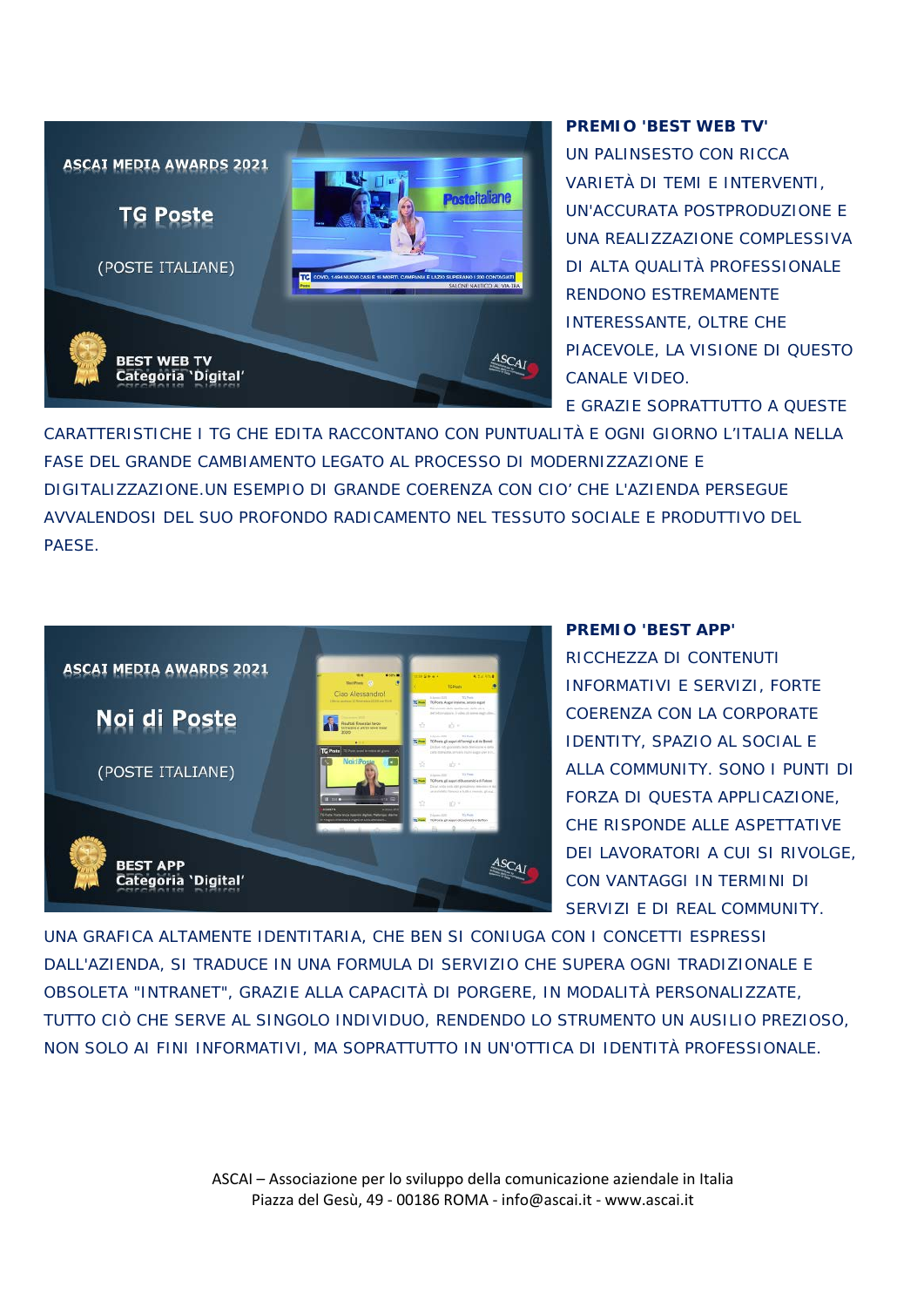

#### **PREMIO 'BEST BLOG'**

UN BLOG CHE RACCONTA I TEMI LEGATI AL CAMBIAMENTO DELLA NOSTRA SOCIETÀ NEGLI AMBITI TECNOLOGICO, ECONOMICO, AMBIENTALE, DEL BENESSERE E DEGLI STILI DI VITA, FOTOGRAFANDO I MUTAMENTI IN ATTO. E TUTTO QUESTO LO FA ATTRAVERSO LA LETTURA DEI DIVERSI FENOMENI PROPOSTA DA

AUTOREVOLI ESPERTI, GARANTENDO PLURALITÀ DI PUNTI DI VISTA. ECCELLENTE PER LA CURA EDITORALE E GRAFICA, SI DISTINGUE PER LA FORTE COERENZA CON IL CORPORATE BRAND, DI CUI VENGONO DECLINATI I VALORI CON STILE LONTANO DA QUALSIASI FORMA DI AUTOCELEBRAZIONE.



#### **PREMIO 'BEST WORKPLACE'**

SNELLA, EFFICACE E CON BUONA COERENZA DI CORPORATE IDENTITY, QUESTA DIGITAL WORKPLACE, NATA SOLO A GENNAIO 2020, SI PRESENTA CON UNA SOLUZIONE VERSATILE, CAPACE DI INTEGRARE BEN SETTE INTRANET DEDICATE AI CIRCA 3600 DIPENDENTI DEL GRUPPO CHE OPERANO IN ITALIA, SPAGNA

E CILE. NEWS, EVENTI, TEMI ISTITUZIONALI, POLICY E OLTRE 600 TOOL AZIENDALI PERMETTONO LA COSTRUZIONE DI UNA HOME PAGE PERSONALIZZATA, CON OPZIONI DI CONDIVISIONE CHE ASSICURANO LA PROFILAZIONE DEI CONTENUTI SULLA BASE DELLA TIPOLOGIA DI UTENTE: PER AZIENDA DEL GRUPPO, O PAESE DI STABILIMENTO, COME PURE PER RUOLO PROFESSIONALE O PER TIPOLOGIA DI CONTRATTO. IN QUASI 16 MESI DALLA SUA NASCITA, HA ACCOLTO PIÙ DI 23 MILA CONTENUTI TRA POST, PAGINE E DOCUMENTI, STABILENDO UN PRIMATO NELLA PECULIARE TIPOLOGIA DI CANALE DI COMUNICAZIONE AZIENDALE.